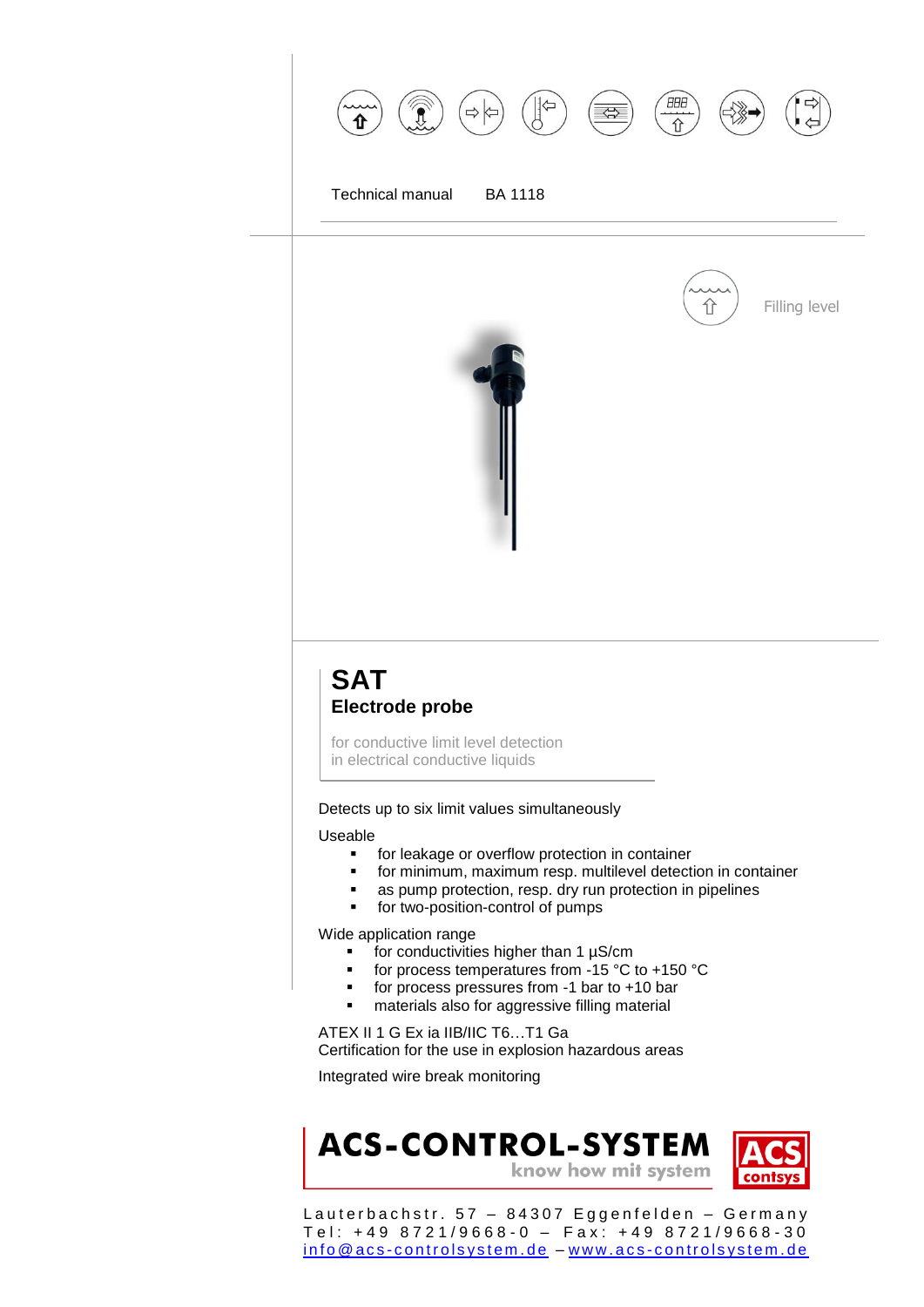# **Index**

| Application field <b>Communication</b> and the contract of the contract of the contract of the contract of the contract of the contract of the contract of the contract of the contract of the contract of the contract of the cont |  |
|-------------------------------------------------------------------------------------------------------------------------------------------------------------------------------------------------------------------------------------|--|
|                                                                                                                                                                                                                                     |  |
|                                                                                                                                                                                                                                     |  |
|                                                                                                                                                                                                                                     |  |
| Maintenance manufactured and the manufactured and the manufactured and the manufactured and the Maintenance of                                                                                                                      |  |
|                                                                                                                                                                                                                                     |  |
| Electrical connection <b>contraction Electrical</b> connection <b>contracts 5</b>                                                                                                                                                   |  |

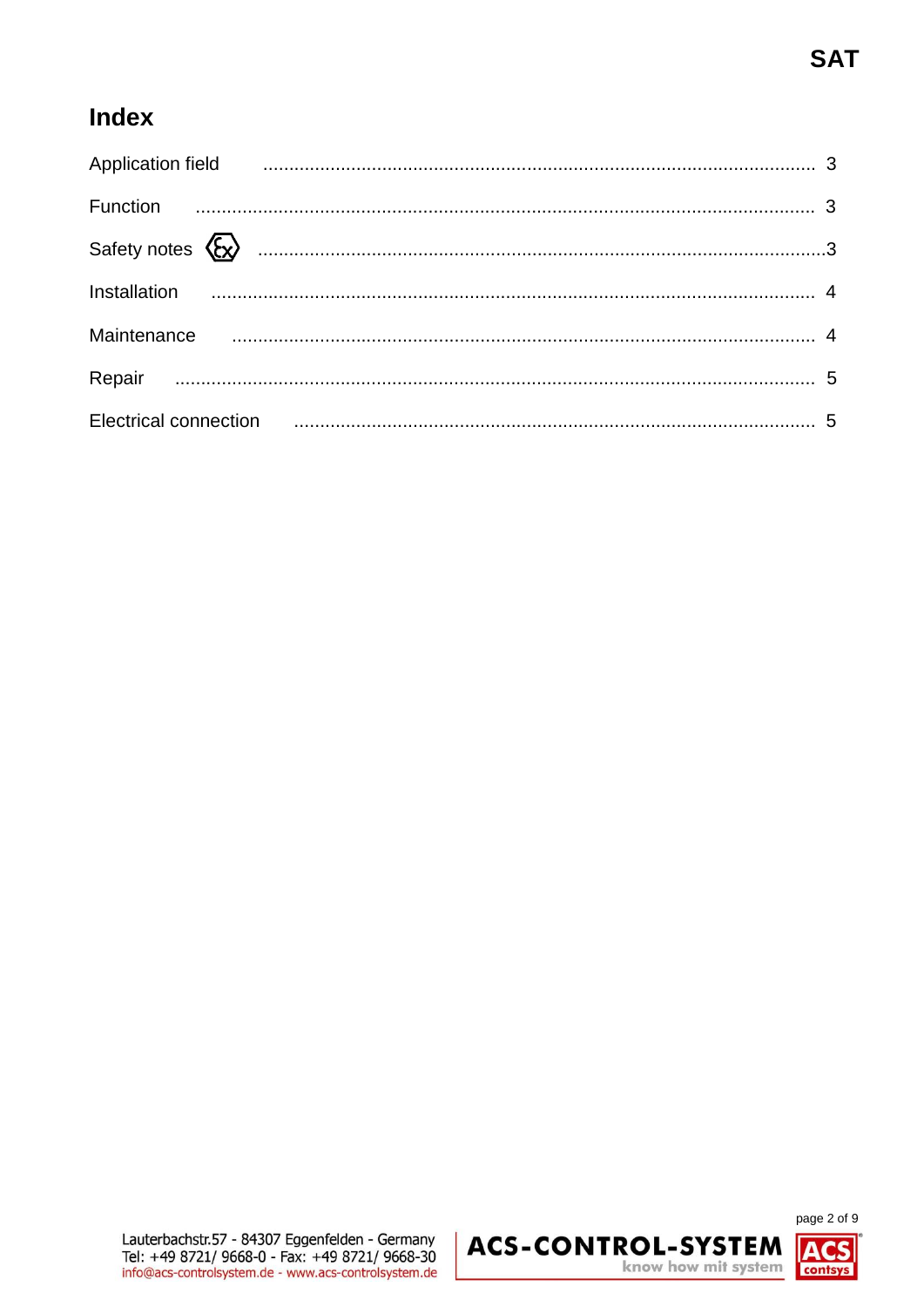## **Application field**

The electrode probe **SAT**, in combination with a suitable evaluation device, is used for conductive limit value detection in electrically conductive filling materials.

Depending on the application, the electrode rods can have a length of up to 3 m.

With up to four contact electrodes multiple tasks can be fulfilled simultaneously. Among these tasks are e.g. leakage and overflow protection, minimum / maximum protection resp. multilevel detection in container, pump protection in pipelines and also the two-position-control of pumps.

The electrode probes are designed for a wide application range.

The conductivity also of aggressive filling materials, with 1  $\mu$ S/cm and higher can be detected, at process temperatures from -40 °C to +150 °C, at pressures from -1 bar to +20 bar.

The electrode probes are certificated for the use in explosion hazardous areas acc. to ATEX II 1 G in zone 0.

## **Function**

The electrode probe is mounted directly in the wall of the container or of the pipe by using the respective process connection or installed over the filling material by using a suitable mount.

The alternating voltage, that is generated by a suitable evaluation electronic is applied either between the electrode rods or between the electrode rods and the metallic wall of the container resp. pipe that is connected to the metallic process connection.

As soon as the electrically conductive filling material makes a connection between the electrodes resp. between the electrode and the metallic wall of the container resp. pipe, an measurable current flows, that causes a reaction of the connected evaluation device.

Due to the use of a alternating voltage the corrosion at the electrode and the electrolytic decomposition of the filling material is avoided.

At the electrode probes an additional module (diode module LBM) for the wire supervision can be installed inside the housing.

In the case of a wire break between electrode probe and a suitable evaluation device, the evaluation device can output a corresponding warning signal.

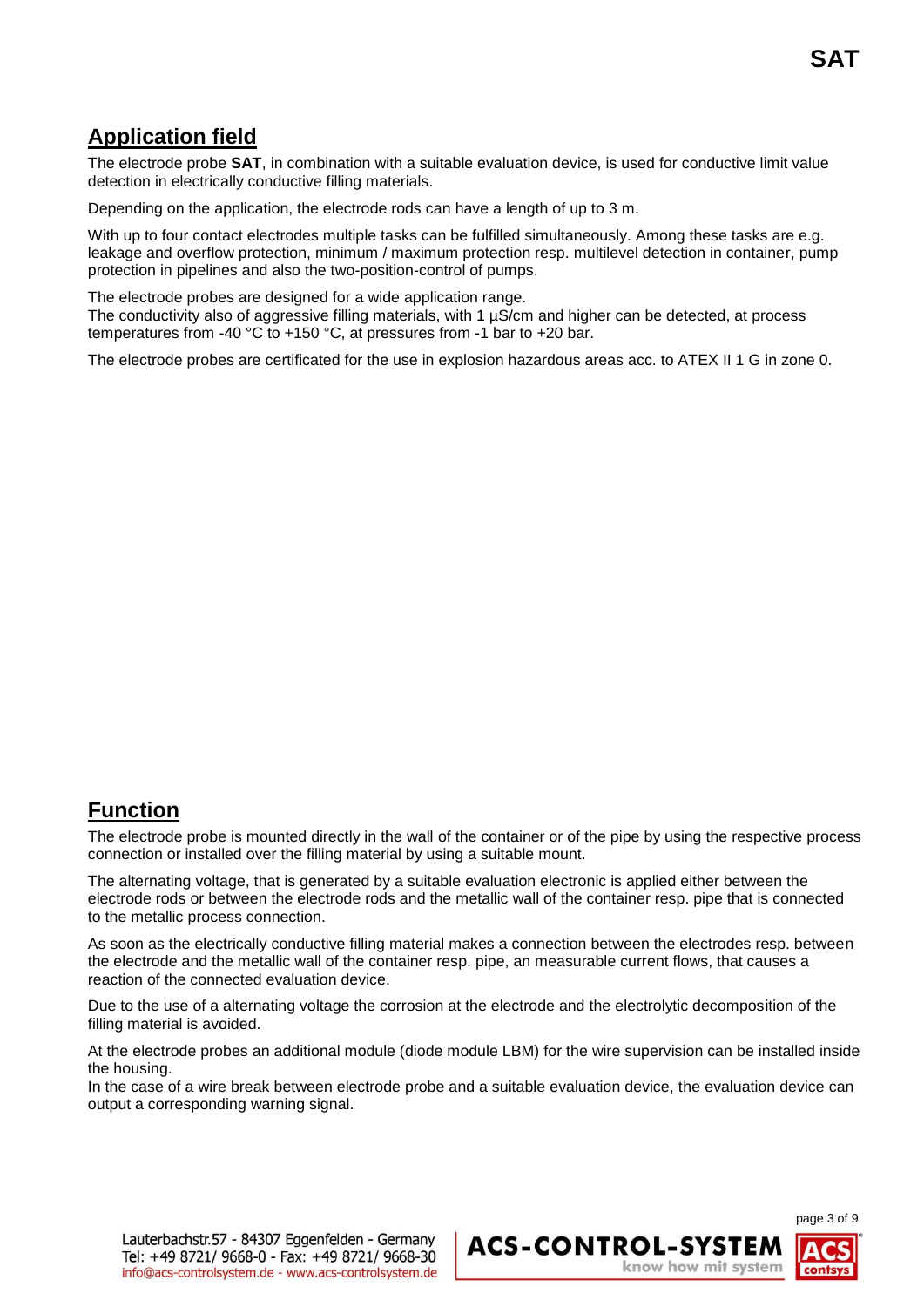# **Safety notes**

### **Operational safety**

The device is safely built and tested according to state-of-the-art technology and has left the factory in perfect condition as regards technical safety.

The device meets the legal requirements of all relevant EC directives. This is confirmed by attaching the CE mark.

### **Installation, connection, commissioning, operation**

Installation, electrical connection, commissioning and operation of the device must be made by a qualified and authorized expert according to the information's in this technical manual and the relevant standards and rules. This expert must have read and understood this technical manual and especially the safety notes.

The device may only be used within the permitted operation limits that are listed in this technical manual. Every use besides these limits as agreed can lead to serious dangers.

The materials of the device must be checked for compatibility with the respective application requirements (contacting materials, process temperature) before use. An unsuitable material can lead to damage, abnormal behavior or destruction of the device and to the resulting dangers.

The sensors may not be used as sole device for prevention of dangerous conditions in machines and plants.

Using the device in a manner that does not fall within the scope of its intended use, disregarding this instruction, using under-qualified personnel, or making unauthorized alterations releases the manufacturer from liability for any resulting damage. This renders the manufacturer's warranty null and void.

## **Safety notes for electrical operating supplies for explosive hazardous areas**

If a device is installed and operated in explosive hazardous areas, the general Ex construction standards (EN/IEC 60079-14, VDE 0165), these safety notes and the enclosed EC conformity certificate must be observed.

The installation of explosive hazardous systems must be carried out principally by specialist staff.

The device meets the classification

### **II 1 G Ex ia IIB/IIC T6...T1 Ga resp. II 1/2 G Ex ia IIB/IIC T6...T1 Ga/Gb resp. II 2 G Ex ib IIB/IIC T6…T1 Gb**

The devices are conceived for detection of limit values in explosive hazardous areas. The measured medium may also be combustible liquids.

The permitted operating temperatures and pressures are type and variant dependent and can be found in this technical manual.

For applications, which require devices of category 1 or category 1/2, the process pressure and temperature range of the media has to be between 0,8 bar and 1,1 bar and between -20 °C and 60 °C.

If a device is mounted in the separation wall to the hazardous area that requires devices of category 1, the process connections have to be designed in such a way, that they are sufficiently tight according to EN/IEC 60079-14 section 4.6.

The operating device may only remain in the zone when connected to an evaluation device and connected to the potential compensation.

The device is earthen for safe technical function. Provide sufficient potential compensation along the complete cable way. Install the intrinsically safe circuit earth free.

At variants of the devices with chargeable plastic parts (e.g. connection housing, isolation), a warning marking points out to the safety measures, that must be applied because of the electrostatic charging in operation and especially in the case of maintenance activities.

- **u** avoid friction
- no dry cleaning
- **no assembling in pneumatic conveying stream**
- **•** protect the electrode rods against pendular movements



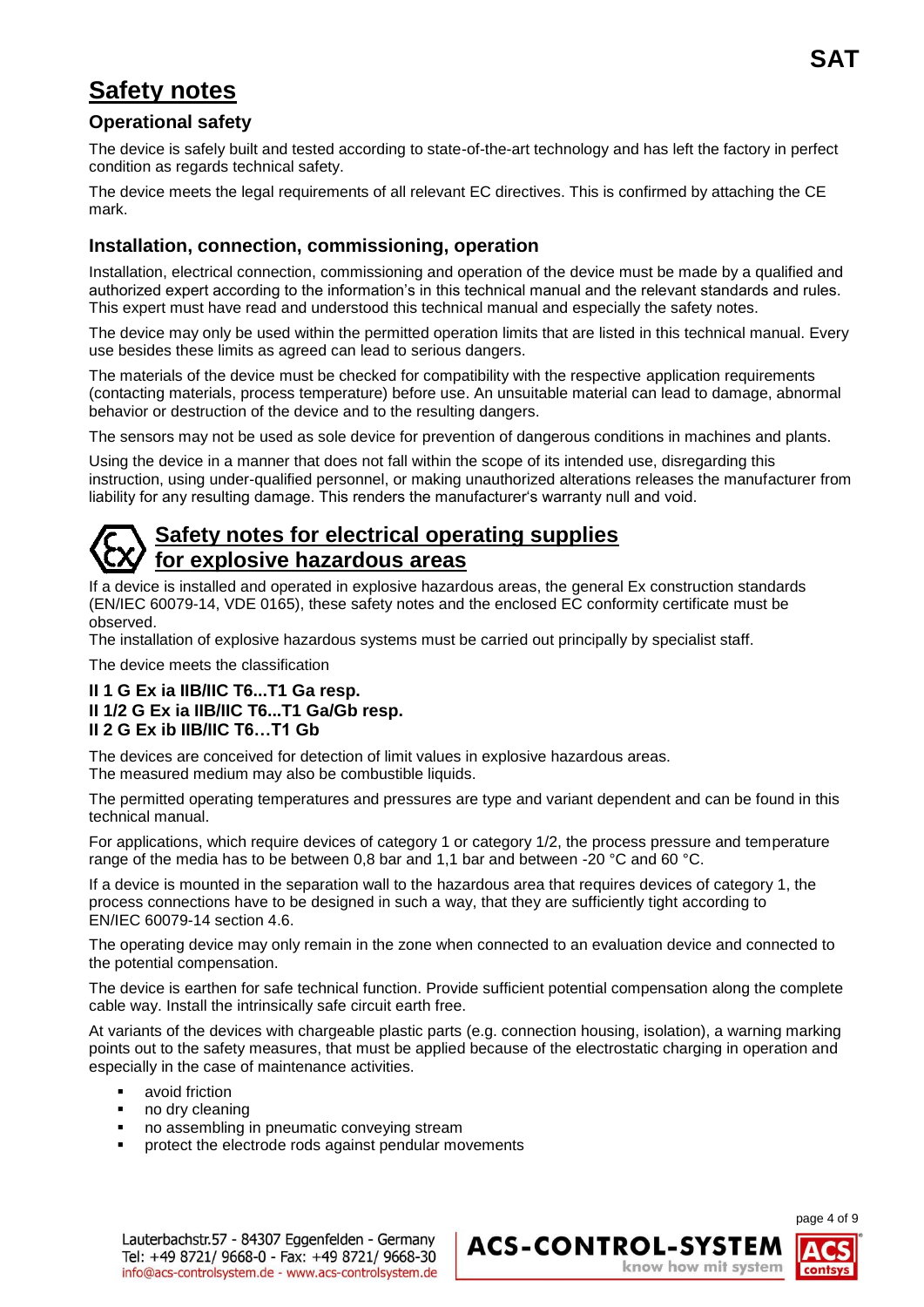## **Installation**

 The isolation of the electrode rod may not be damaged resp. removed excepted at the electrode tip.

The electrode rods can be cut arbitrarily by a tong or a saw. After cutting the electrode rod, remove 10 mm of the isolation. The electrode may not be mechanically forced at the cutting, to avoid damaging the isolation.

#### **Installation notes**

Drive the system pressure free prior installation resp. deinstallation of the device and avoid high temperatures to avoid injuries.

Consider enough installation space outside the container, to insert the electrode probe into the plant without the use of force.

Install the device if necessary into a bypass if dense heavy foam, wild turbulences or foamed liquids can occur.

Install the electrode probe in such a position in the container, where no strong forces to the side, like e.g. by mixer or near fill-in openings, can have an effect to the electrode rods. This is especially important for especially long electrode rods.

The non-isolated electrode tips, when mounted, may not make a contact to the wall of the container, if this is made of metal or electrically conductive plastic.

Electrode rods longer than 0,5 m must be stabilized among each other or against the wall of the container, especially if the filling material is strongly fluctuating.

Use for the stabilization suitable isolating spacers.

The distance between the spaces should be not more than 0,5 m.



At horizontal side mounting into a container or also into a pipe for stability reasons the length of the electrode rods should be not more than 200 mm.

At wider electrode rods (8 mm) the length can be longer.

At a horizontal mounting the electrode rods should be installed at an angel with the electrode rod tip below (approx. 20°), to allow an easier flow-off of filling material residues and by this to avoid the coat-forming.



At horizontal pipelines the length of the electrodes is limited by that way, that in a empty pipe, also in the case of liquid residues, the electrically conductive liquid connection between the two electrode rods can disconnect. Otherwise and empty pipe can be detected as filled.

The tightening of the process connection may only be done at the hexagon by a suitable spanner. The maximum permitted torque strength is 100 Nm.

The screw in of the process connection by using the connection housing is not permitted.

### **Maintenance**

The device is free of maintenance.

The isolation of the electrodes should be checked regularly and also a possible coating at the electrode tips should be removed.

A non-conductive coating at the metallic electrode tip can effect error behaviour because no current can flow although the electrically conductive filling material makes a connection.

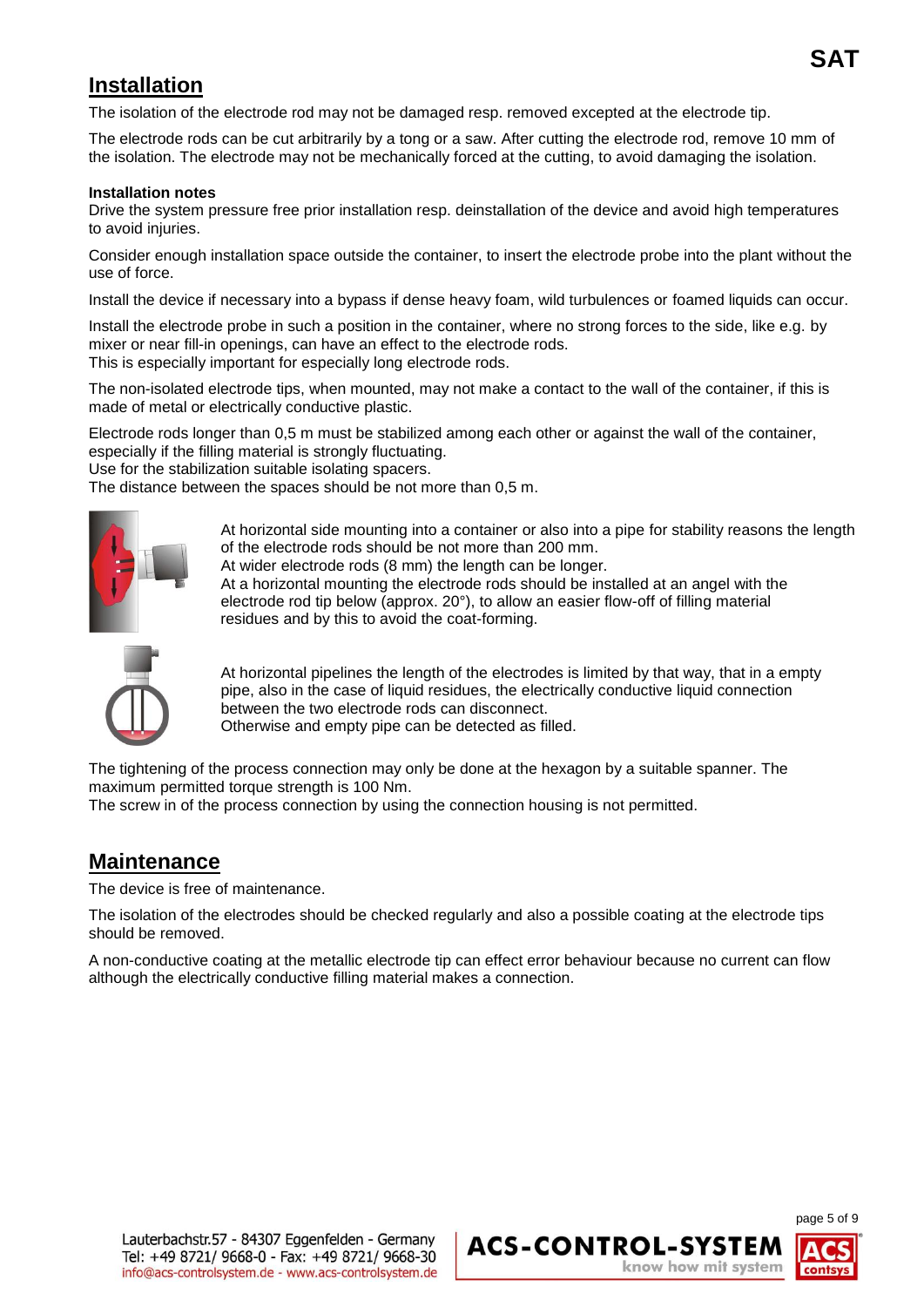## **Repair**

A repair may only be carried out by the manufacturer.

- If the device must be sent back for repair, the following informations must be enclosed:
	- An exact description of the application.
	- The chemical and physical characteristics of the product.
	- A short description of the occurred error.

Before returning the device for repair, the following measures must be proceeded:

- All stick product residues must be removed. This is especially important, if the product is unhealthily, e.g. caustic, toxic, carcinogenic, radioactive etc.
- A returning must be refrained, if it is not possible by 100% to remove the unhealthily product completely, because e.g. it is penetrate into cracks or is diffused through plastic.

## **Electrical connection**

The electrical connection of the device must be carried out according to the respective country specific standards. Incorrect installation or adjustment could cause applicationally conditioned risks.

Use only suitable cables with max. 25  $\Omega$  per wire, that fulfills the requirements e.g. regarding temperature, resistance or laying at the place of installation.

The cable gland is suitable for cable diameters from 3,5 to 8 mm. After installation of the cable the cable gland must be fix screwed to ensure the tightness of the connection housing.

Use only shielded signal and measurement wires and install these wires separated from power leading wires. At strong electromagnetic irradiation use principally a cable with shield. Connect the cable shield only at one side to earth.

A suitable evaluation device must by connected by the connection cable with the electrode rods inside the connection housing.

The connection of the cable to the electrode rods is made by terminals for wire cross-cuts up to 2,5 mm<sup>2</sup> or by screw connections inside the connection housing. For the connection use isolated thimbles.

At electrode probes an additional module (diode module LBM) for the wire supervision can be installed inside the housing. This must always be connected between the shortest rod and the longest rod. A connection polarity is not relevant. When using evaluation devices resp. transmitter, that does not support a wire supervision, this module may not be installed.

For inauguration it is suggested to switch off all connected control devices to avoid unintended control actions.



### **Two-position-control**

For a two-position-control, an electrode probe with three rods must be used, where the longest rod represents the reference electrode.

The evaluation device with a function for two-position-control keeps the filling material level between the upper and the lower limit level.

#### **Four-level-detection**

For a four-level-detection an electrode probe with five rods must be used, where the longest rod represents the reference electrode.

For the evaluation two two-channel-evaluation-devices are used, whose both reference connection must be connected with the longest electrode.

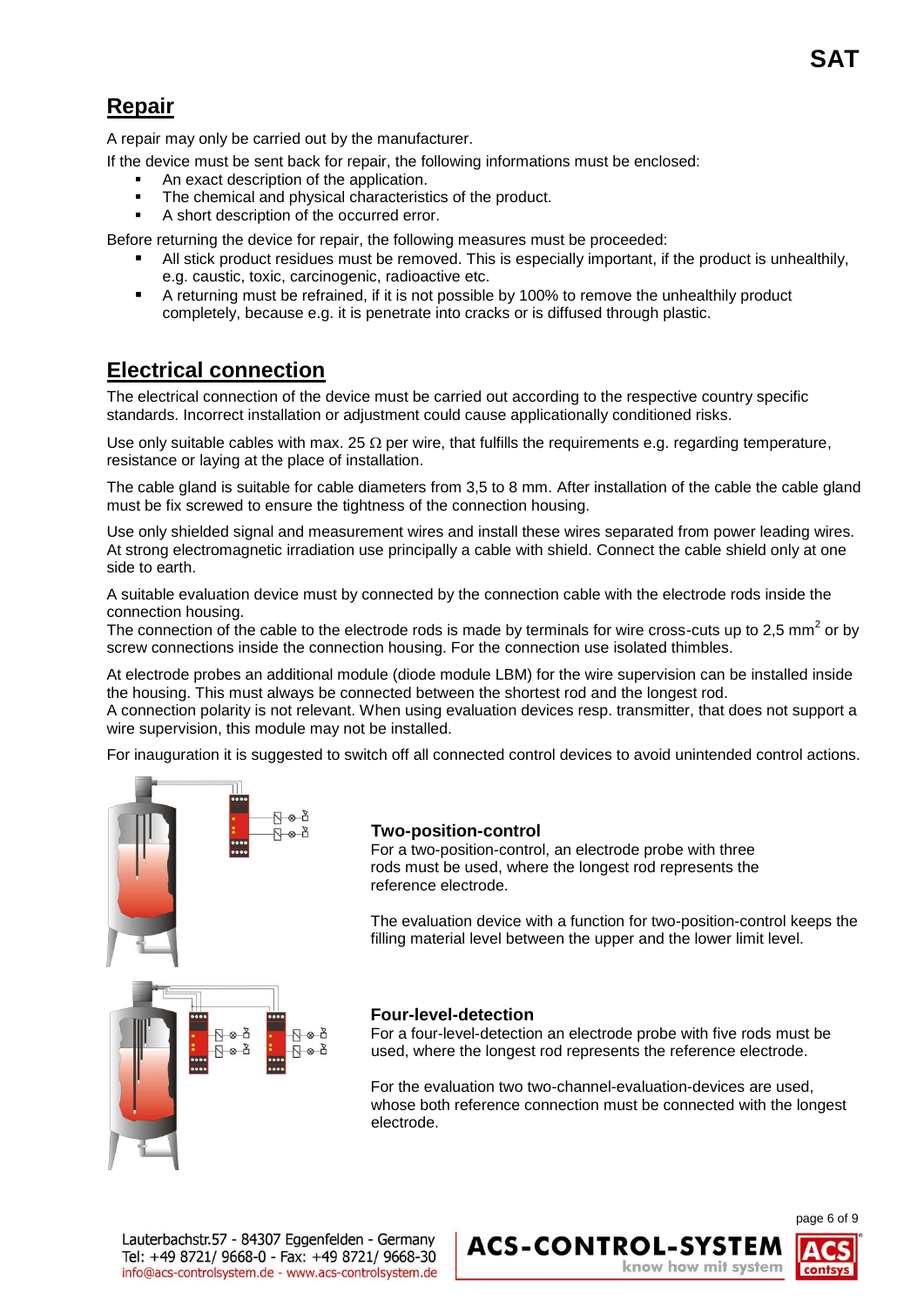## **Technical data**

### **Materials**

| Flectrode rod:<br>(medium contact)           |
|----------------------------------------------|
| Electrode rod isolation:<br>(medium contact) |
| Process connection:<br>(medium contact)      |
| Terminal enclosure:                          |
| Cable gland:                                 |
| Gaskets:                                     |
|                                              |

Steel 1.4404 (AISI316L) resp. 1.4571 (AISI316Ti) / Hastelloy C22

PA / ETFE resp. E-CTFE

POM / PP / PTFF

POM / PP / PTFE

Enclosure PA / gaskets CR, NBR

#### Medium contact:

| Electrode isolation PA     |     |
|----------------------------|-----|
| Electrode isolation E-CTFE | ™PM |

Others: NBR, FPM

### **Environmental conditions**

Environmental temperature: maximum – 15°C...+100°C, observe limitations

**Limitation by variant Environmental temperature range** ATEX zone 0 -15...+60°C ATEX T6 -15...+80°C ATEX T5...T1 -15...+95°C **Limitation by material Environmental temperature range** Terminal enclosure PP +5...+100°C Process temperature: maximum – 15°C...+150°C, observe limitations **Limitation by variant Theory Constraint Report Process temperature range** ATEX zone 0 -15...+60°C ATEX T6 -15...+80°C ATEX T5 -15...+ 95°C ATEX T4 -15...+ 130°C ATEX T3...T1 -15...+ 130°C

> Electrode isolation PA  $-10...+100°C$ Electrode isolation ETFE resp. E-CTFE | -15...+ 150°C **Limitation by material Process temperature range** Process connection POM -15...+110°C<br>Process connection PP -15...+100°C Process connection PP

Protection classification: IP65 EN/IEC 60529 Weight: Depends on:

Process pressure: The Standard Controller of the Standard Controller of the Standard Controller of bar...+10 bar ATEX zone 0  $+0.8$  bar... +1,1 bar Conductivity:  $\leq 1 M\Omega$  resp.  $\geq 1 \mu S/cm$ , depends on connected evaluation device

- material / size of connection housing resp.
- style of process connection resp.
- material / diameter / number / length of the electrodes

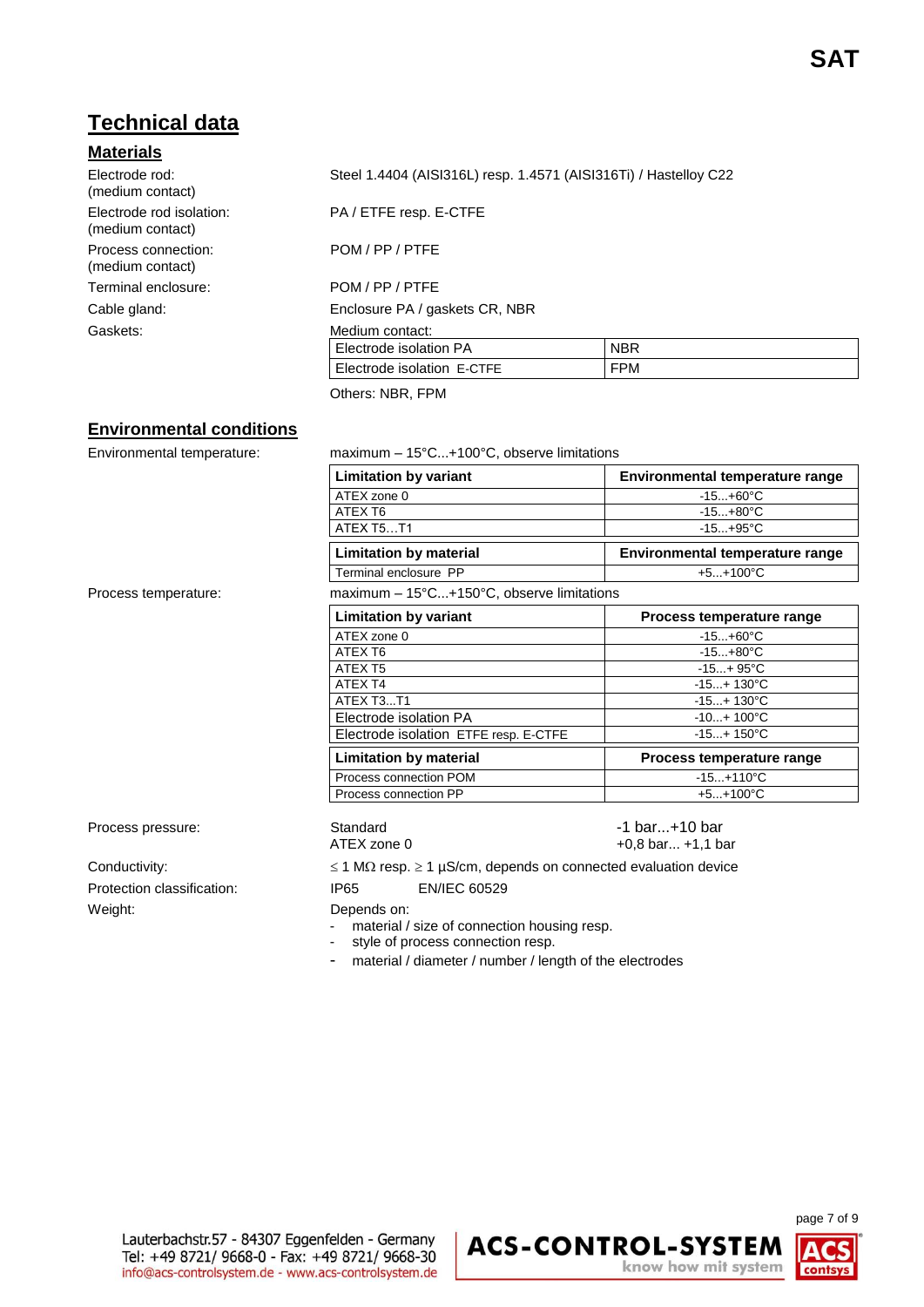## **Dimension drawings**



with terminal enclosure  $\varnothing$  40mm or  $\varnothing$  60mm (only with material POM)



know how mit system

contsys

Tel: +49 8721/ 9668-0 - Fax: +49 8721/ 9668-30 info@acs-controlsystem.de - www.acs-controlsystem.de